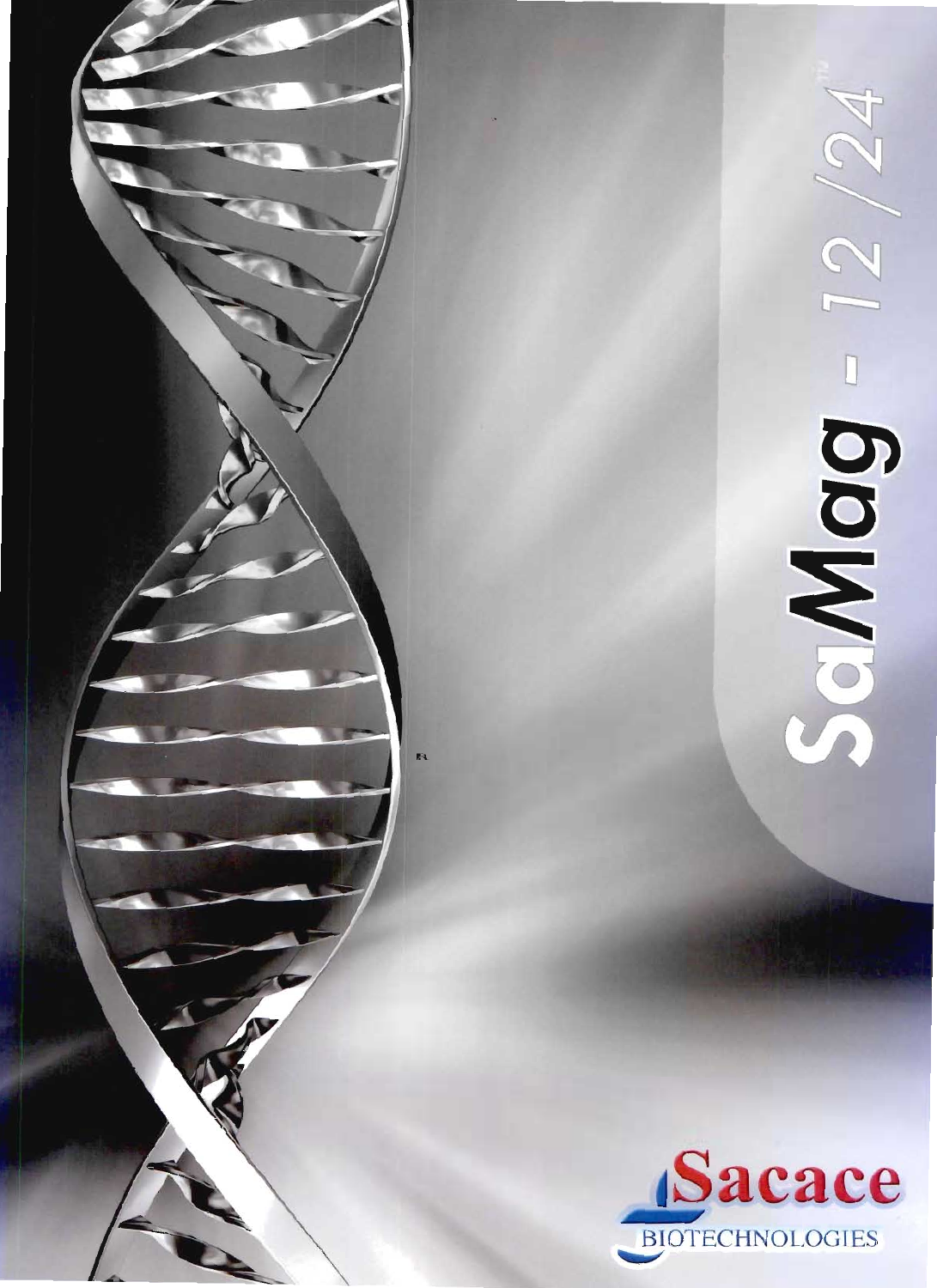## **Overview**



## **Magnetic beads extraction**



Purification process includes steps of lysis, binding, washing and elution.

#### **PESTLE MIXING**

When required, the pestle agitate and mix very well the liquid, avoiding clogged tips problem and ensuring good nucleic acid extraction even for highly viscous specimens.



#### **POLYGON REACTION CHAMBER**

Ensure highest efficiency of lysis and elution, greatly minimizing the presence of magnetic beads and alcohol residues in the final eluted sample.

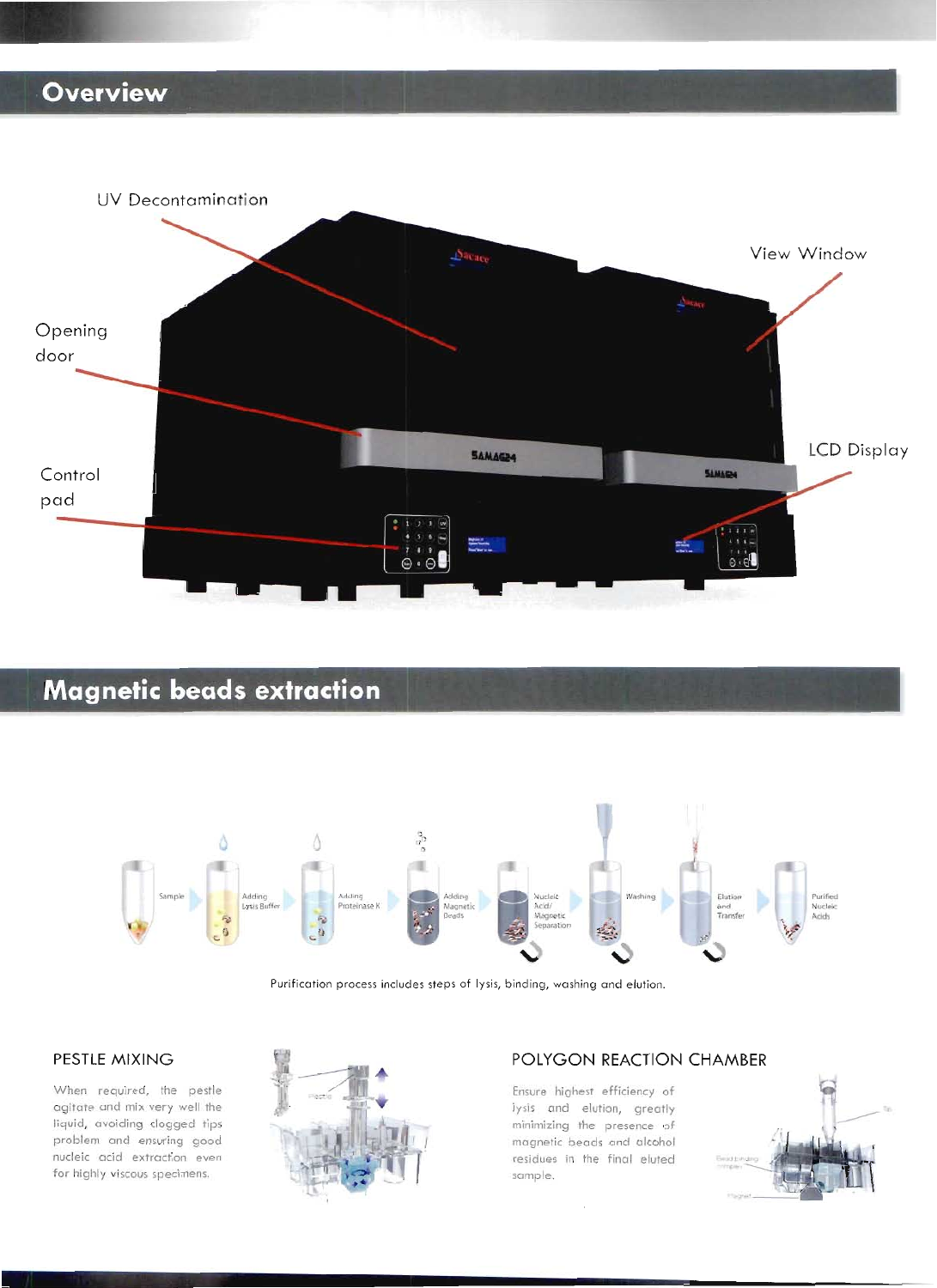### **Features and Advantages**



- Fully automated high yield nucleic acid extraction with magnetic beads and PCR setup (for Sacace kits like HCV, HBV)
- Reagent identification with on-board barcode scanners
- Pre-programmed protocols
- Flexible batch size from 1 up to 24 samples in parallel
- All required tubes, tips, plastics are inside the provided Extraction Kits
- Ready to use reagents
- $\bullet$  Very fast extraction protocol (~40 minutes)
- Very simple operation (easy to install, operate, maintain)
- Isolation of very pure nucleic acids

## **Ease of use**

#### **3 EASY STEPS to purify nucleic acids from different sample materials**



Complete solution containing everything needed for purification: prefilled, film-sealed reagent cartridges, disposable plastics, reaction and elution tubes. At the end of the process, purified nucleic acids are auto collected into 1.5 ml tubes for storage or directly into 0.2 ml PCR tubes thus including PCR setup (for example using Sacace HBV and HCV CE-IVD marked detection kits)